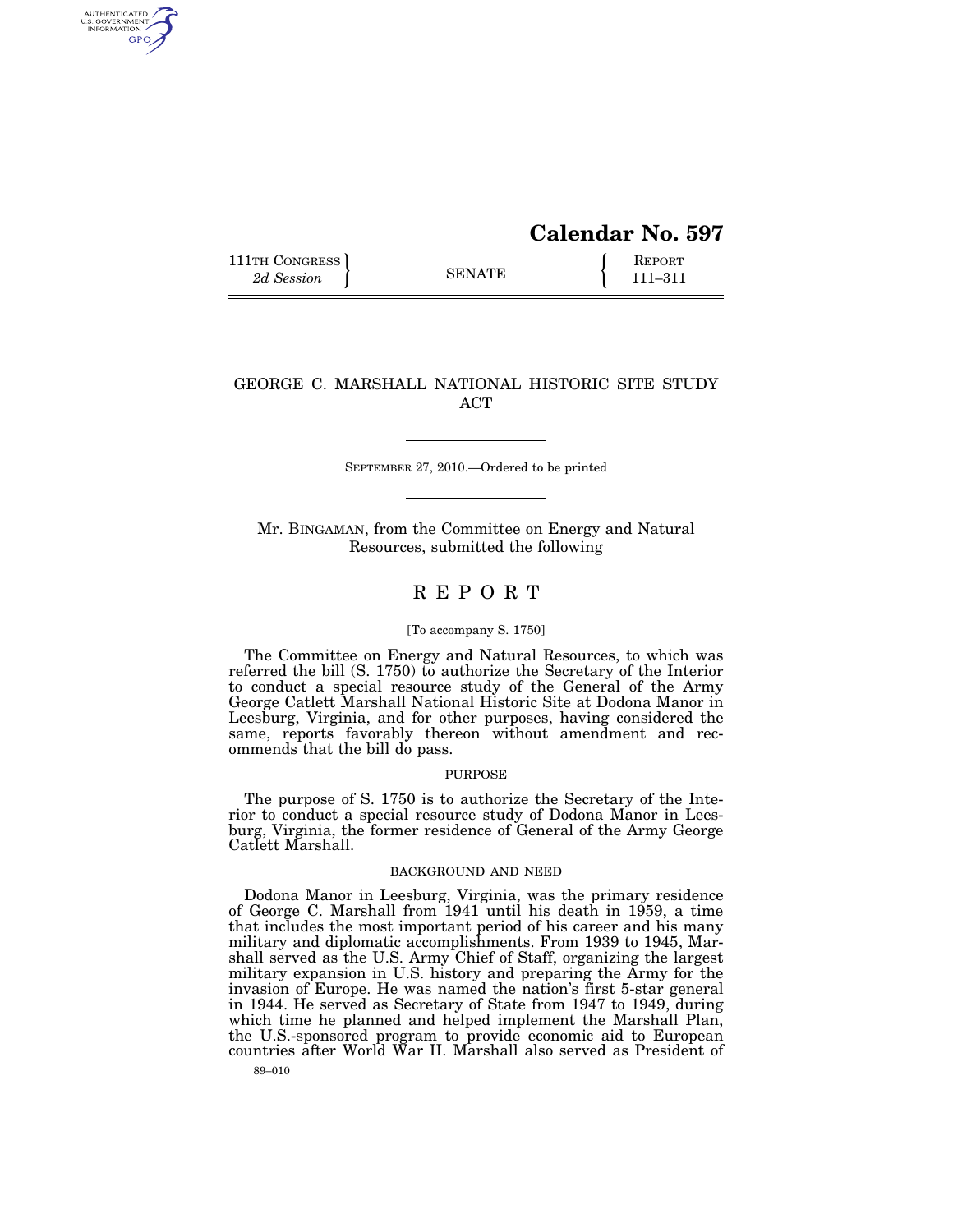the American Red Cross from 1949 to 1950 and as Secretary of Defense from 1950 to 1951 during the Korean War.

Dodona Manor was designated a National Historic Landmark in 1996. It contains nearly all furnishings original to the Marshall residence, including oriental rugs, books, personal belongings, and Chinese furniture and artwork. The George C. Marshall International Center operates the Dodona Manor museum and gardens.

S. 1750 would permit the consideration of affiliate status with the National Park Service for Dodona Manor through a special resource study. Should the NPS study determine that affiliate status would be appropriate, it could establish a public-private partnership with the George C. Marshall International Center in order to preserve and protect the home and interpret the life and accomplishment of George C. Marshall.

## LEGISLATIVE HISTORY

S. 1750 was introduced by Senator Webb on October 5, 2009. The Subcommittee on National Parks held a hearing on the bill on May 19, 2010. At its business meeting on July 21, 2010, the Committee on Energy and Natural Resources ordered S. 1750 favorably reported without amendment.

#### COMMITTEE RECOMMENDATION

The Committee on Energy and Natural Resources, in open business session on July 21, 2010, by a voice vote of a quorum present, recommends that the Senate pass S. 1750.

### SECTION-BY-SECTION ANALYSIS

*Section 1* provides the short title as the ''George C. Marshall National Historic Site Study Act''.

*Section 2* contain Congressional findings regarding George C. Marshall and the Dodona Manor.

*Section 3(a)* authorizes the Secretary of the Interior (Secretary) to conduct a special resource study of Dodona Manor and gardens in Leesburg, Virginia.

Subsection (b) directs the Secretary, in conducting the study, to evaluate Dodona Manor and gardens to determine the suitability and feasibility of adding the site as an affiliated area of the National Park System, including consideration of alternatives for the preservation, protection, and interpretation of the home by Federal, State, or local government entities or any other interested individuals, and to identify the costs estimates for any Federal acquisition, development, interpretation, operation, and maintenance associated with the range of management alternatives.

Subsection (c) directs the study to be conducted in accordance with section 8 of Public Law 91–383, which sets forth requirements for National Park Service studies.

Subsection (d) requires the Secretary to prepare and submit for review the results, conclusions, and recommendations of the study.

## COST AND BUDGETARY CONSIDERATIONS

The following estimate of costs of this measure has been provided by the Congressional Budget Office: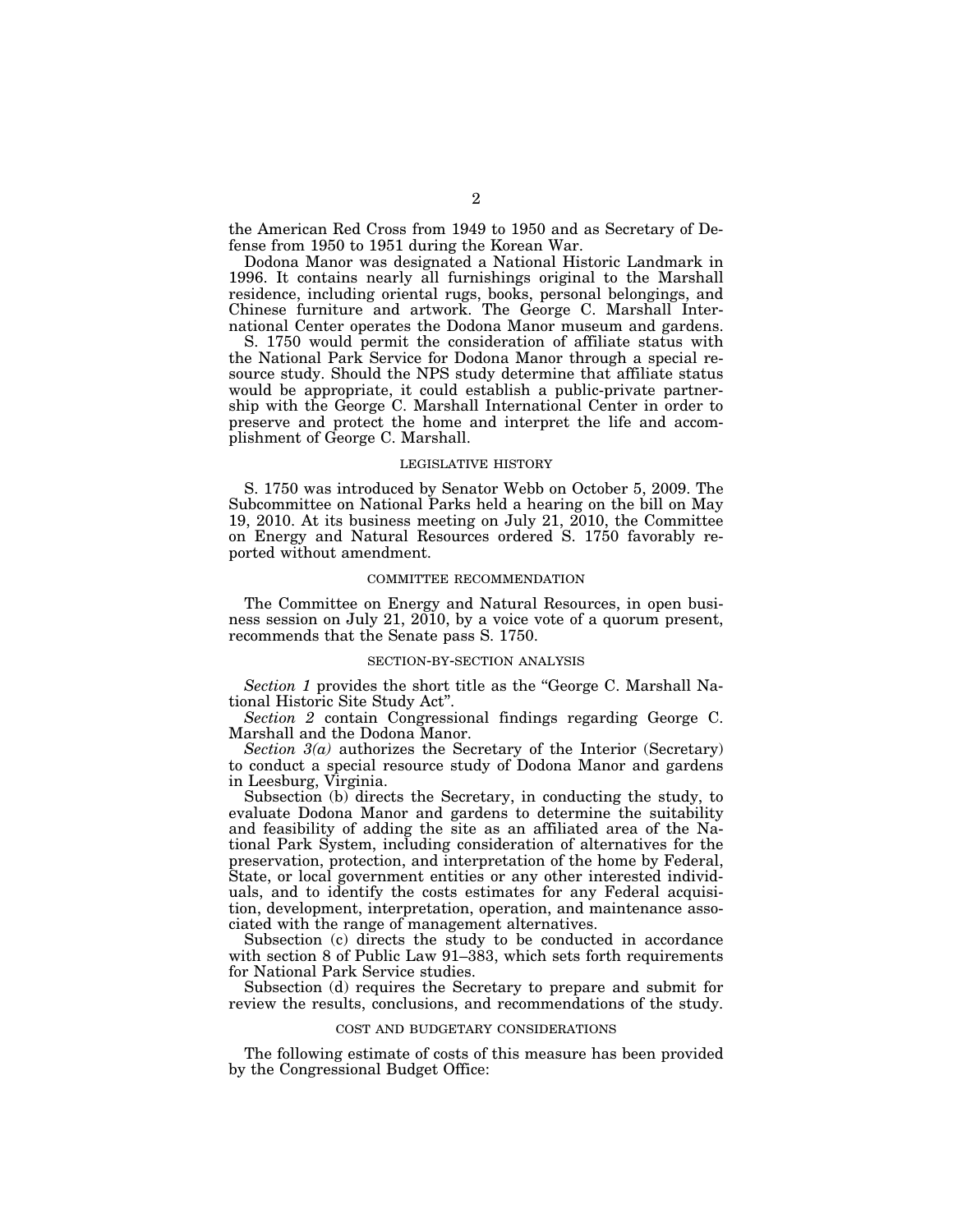## *S. 1750—George C. Marshall National Historic Site Study Act*

S. 1750 would require the National Park Service (NPS) to conduct a special resource study of the Dodona Manor and other property in Leesburg, Virginia, the home of George C. Marshall during an important part of his career. In the study, the NPS would evaluate the resources of the site and determine the suitability and feasibility of designating it as a unit of the National Park System. The NPS would have three years to complete the study and report to the Congress on its results.

Based on information provided by the NPS and assuming the availability of appropriated funds, CBO estimates that carrying out the study required by S. 1750 would cost about \$250,000 over the next three years. Enacting S. 1750 would not affect direct spending or revenues; therefore, pay-as-you-go procedures do not apply.

S. 1750 contains no intergovernmental or private-sector mandates as defined in the Unfunded Mandates Reform Act and would impose no costs on state, local, or tribal governments.

The CBO staff contact for this estimate is Deborah Reis. The estimate was approved by Theresa Gullo, Deputy Assistant Director for Budget Analysis.

## REGULATORY IMPACT EVALUATION

In compliance with paragraph 11(b) of rule XXVI of the Standing Rules of the Senate, the Committee makes the following evaluation of the regulatory impact which would be incurred in carrying out S. 1750.

The bill is not a regulatory measure in the sense of imposing Government-established standards or significant economic responsibilities on private individuals and businesses.

No personal information would be collected in administering the program. Therefore, there would be no impact on personal privacy.

Little, if any, additional paperwork would result from the enactment of S. 1750, as ordered reported.

#### CONGRESSIONALLY DIRECTED SPENDING

S. 1750, as ordered reported, does not contain any congressionally directed spending items, limited tax benefits, or limited tariff benefits as defined in rule XLIV of the Standing Rules of the Senate.

#### EXECUTIVE COMMUNICATIONS

The testimony provided by the National Park Service at the May 19, 2010 Subcommittee hearing on S. 1750 follows:

STATEMENT OF STEPHEN E. WHITESELL, ASSOCIATE DIREC-TOR, PARK PLANNING, FACILITIES AND LANDS, NATIONAL PARK SERVICE, DEPARTMENT OF THE INTERIOR

Mr. Chairman, thank you for the opportunity to appear before you to provide the Department of the Interior's views on S. 1750, a bill to authorize a special resource study to determine the suitability and feasibility of designating the General of the Army George Catlett Marshall National Historic Site at Dodona Manor in Leesburg, Virginia and for other purposes.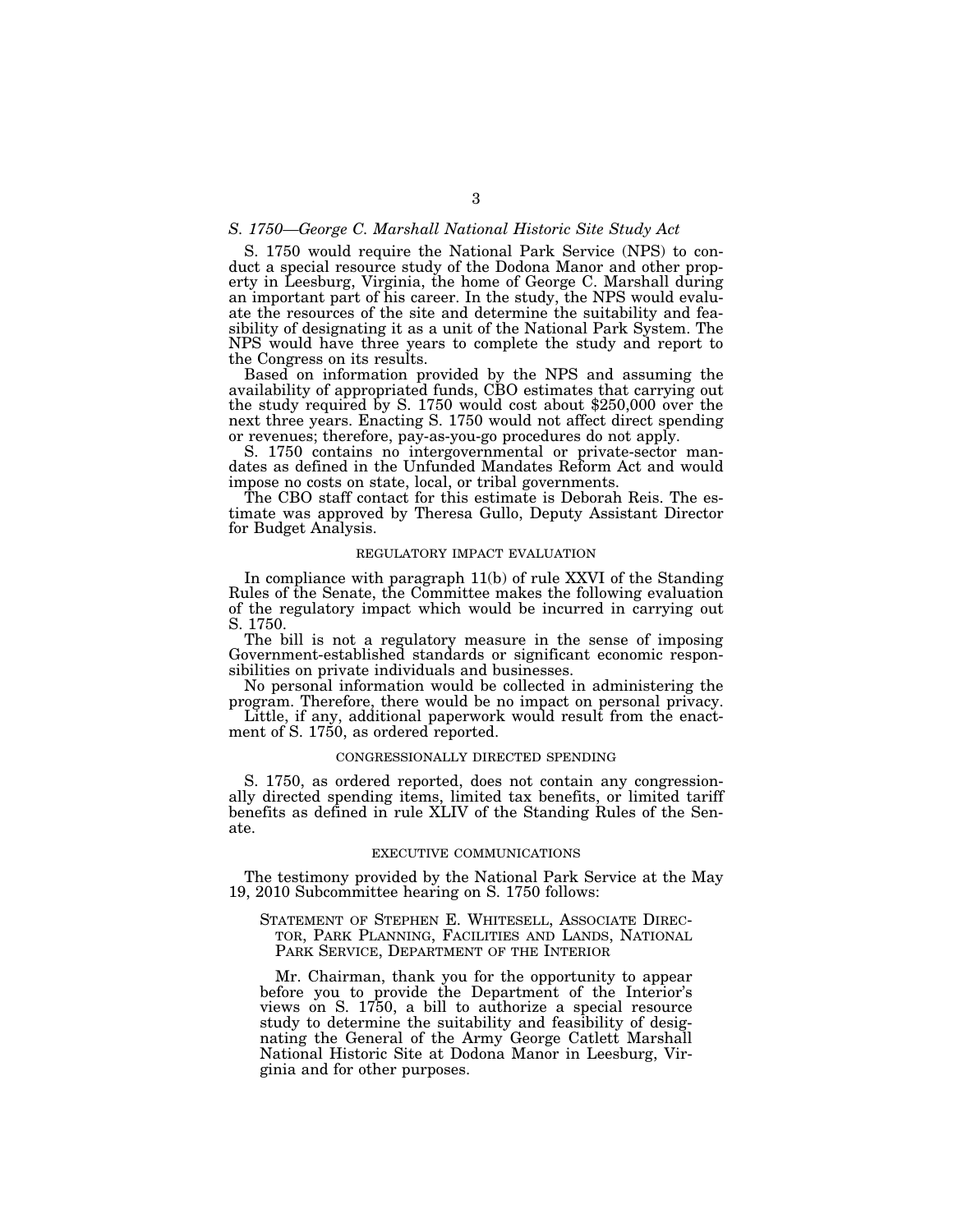The Department supports enactment of S. 1750. However, we recommend that the title of the bill be amended to refer to the ''General George C. Marshall House (Dodona Manor)'' rather than the ''General of the Army George Catlett Marshall National Historic Site,'' as the former is consistent with the landmark's current listing on the National Register of Historic Places. We also believe that priority should be given to the 45 previously authorized studies for potential units of the National Park System, potential new National Heritage Areas, and potential additions to the National Trails System and National Wild and Scenic River System that have not yet been transmitted to the Congress.

S. 1750 authorizes a special resource study for General George C. Marshall's home, Dodona Manor. One of the options that the study would consider is making the site an affiliated area of the National Park System. The study would also consider other alternatives for preservation and protection of the home and interpretation of the life and accomplishments of George C. Marshall. The home was designated a National Historic Landmark in 1996. We estimate the cost of this study to range from \$200,000 to \$300,000, based on similar types of studies conducted in recent years.

Born in 1880 in Uniontown, Pennsylvania, George Marshall attended the Virginia Military Institute to prepare for a military career. He rose steadily through the ranks, serving with distinction in various posts in the United States, the Philippines, and China, and in Europe during World War I. In World War II, General Marshall led the Allied forces to victory in the Atlantic Theatre. Following the war, as Secretary of State, Marshall designed a humanitarian program for rebuilding war-ravaged Europe. For his ambitious European Recovery Plan, more broadly known as the Marshall Plan, Marshall was awarded the 1953 Nobel Peace Prize.

General Marshall enjoyed living at Dodona Manor for 18 years from 1941 until his death in 1959. At the time of the Civil War, the house was called Oak Hill. Marshall, who likened the sound of the white oak leaves rustling in the wind to the ancient Greek oracle of Zeus speaking through the oak forest of Dodona Grove in Epirus, renamed the house ''Dodona Manor.'' While living there, he rose from being an Army officer respected for his military contributions to one of the most important and respected world figures of the 20th Century. Winston Churchill, recalling the years of World War II, said that the only individual on whom all the leaders conferred unqualified praise and admiration was General Marshall.

Many military post houses across the United States were occupied by General Marshall and his first and second wives, but never for long. Dodona Manor was his residence for the last 18 years of his life, coinciding with his years of national and international achievement. General Marshall brought his best possessions to Dodona Manor